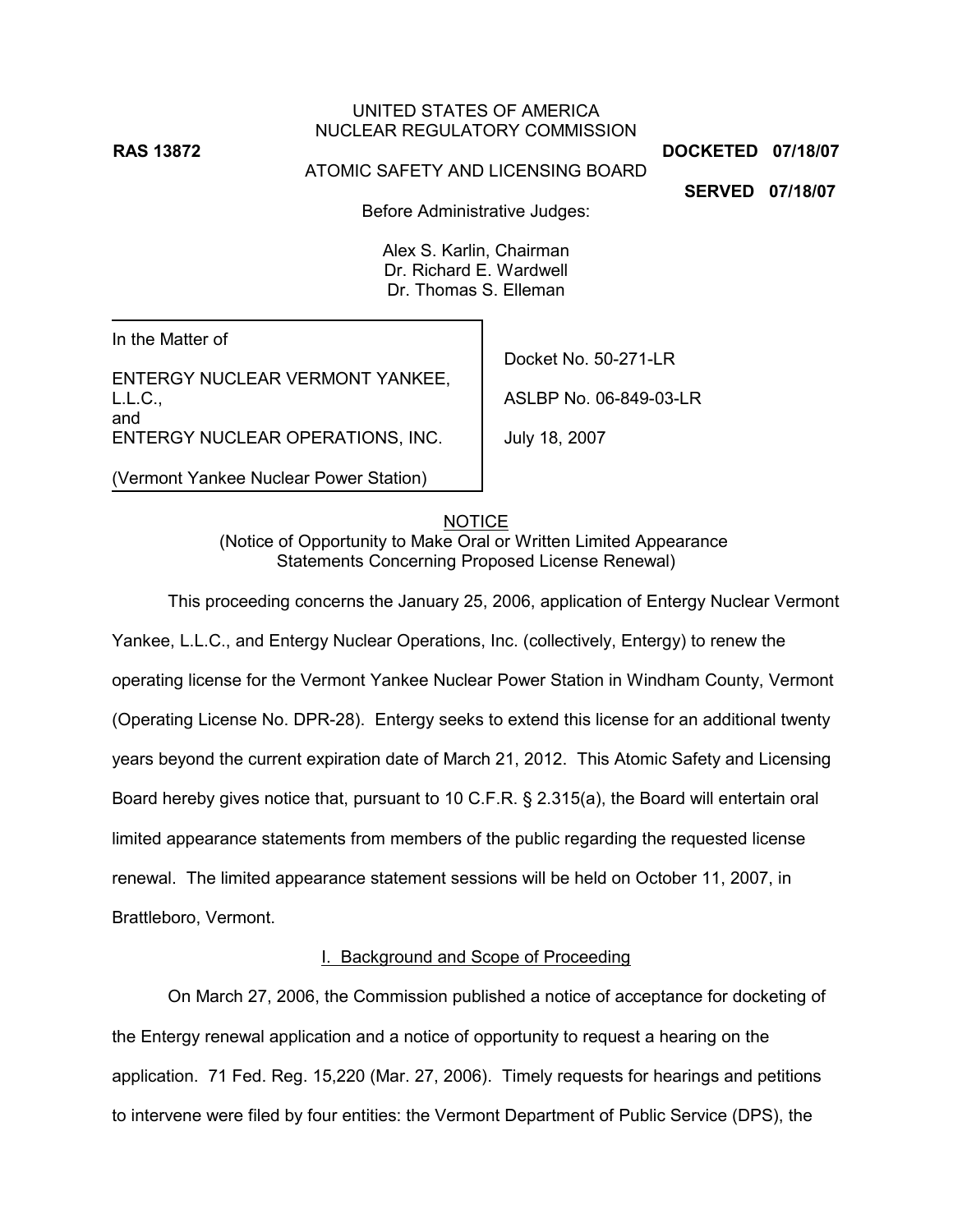Attorney General of the Commonwealth of Massachusetts, the Town of Marlboro, Vermont, and the New England Coalition (NEC). On June 14, 2006, this Atomic Safety and Licensing Board was established to conduct this adjudication. 71 Fed. Reg. 34,397 (June 14, 2006).

On August 1 and 2, 2006, the Board heard oral argument from the petitioners, Entergy, and the NRC Staff in Brattleboro, Vermont, relating to the admissibility of the proposed contentions. The standing of the petitioners to intervene was uncontested. On September 22, 2006, the Board issued a Memorandum and Order admitting contentions submitted by DPS and NEC, thereby granting two of the requests for a hearing and admitting DPS and NEC as parties to the proceeding. LBP-06-20, 64 NRC 131, 143 (2006). At the same time, the Board granted these two organizations' requests to adopt one another's contentions under 10 C.F.R. § 2.309(f)(3). On November 17, 2006, the Board granted the request by the State of New Hampshire to participate in this proceeding as an interested state under 10 C.F.R. § 2.315(c). The only admitted DPS contention has now been settled, but since DPS adopted NEC's admitted contentions, it remains a party to the proceeding.<sup>1</sup>

At the present time NEC's three admitted contentions define the scope of this license renewal proceeding and therefore the scope of any limited appearance statements. The contentions are as follows:

NEC Contention 2: Entergy's License Renewal Application does not include an adequate plan to monitor and manage the effects of aging [due to metal fatigue] on key reactor components that are subject to an aging management review, pursuant to 10 C.F.R. § 54.21(a) and an evaluation of time limited aging analysis, pursuant to 10 C.F.R. § 54.21(c).

NEC Contention 3: Entergy's License Renewal Application does not include an adequate plan to monitor and manage aging of the steam dryer during the period of extended operation.

NEC Contention 4: Entergy's License Renewal Application does not include an adequate plan to monitor and manage aging of plant piping due to flow-

<sup>&</sup>lt;sup>1</sup> Licensing Board Order (Approving Settlement of DPS Contention 1) (May 31, 2007) (unpublished).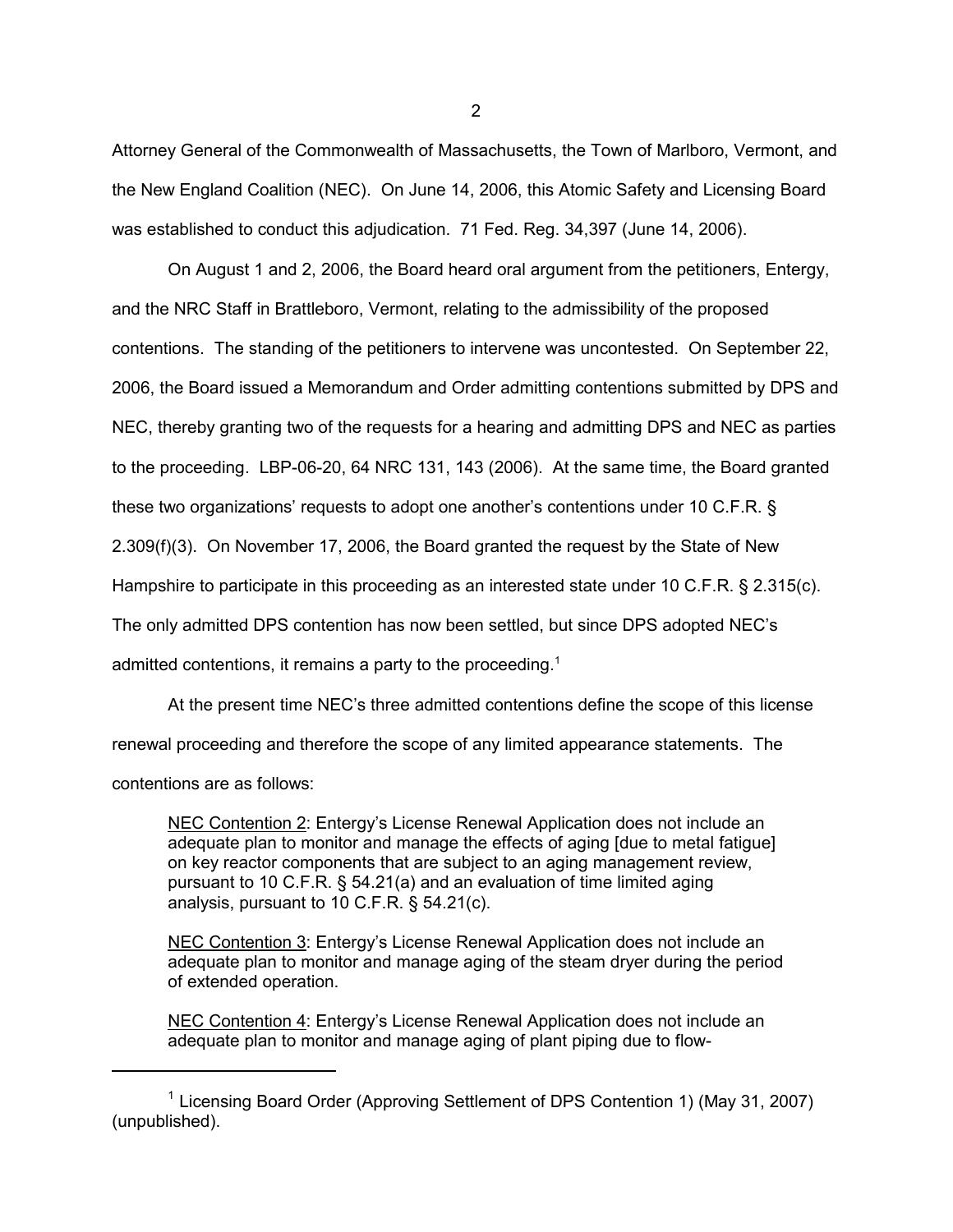accelerated corrosion during the period of extended operation.<sup>2</sup>

If additional contentions are subsequently admitted, or if any of the currently admitted contentions are later settled or dismissed, then the scope of this proceeding, and of any limited appearance statements, will follow the scope of the admitted contentions.

II. Notice of Limited Appearance Statement Sessions

A. Date, Time, and Location of Oral Limited Appearance Statement Sessions

The oral limited appearance sessions will be on the following dates, at the specified location and times:

DATE: Thursday, October 11, 2007

TIME: 1:00 p.m. to 4:00 p.m. and 6:30 pm. to 10:30 p.m.

LOCATION: Latchis Theatre 50 Main Street Brattleboro, Vermont

B. Participation Guidelines for Oral Limited Appearance Statements

Any person who is not a party will be permitted to make an oral statement setting forth his or her position on matters of concern related to this proceeding. $3$  Speakers should be aware that the jurisdiction of this Board and the scope of this proceeding is limited to the license renewal. Limited appearance statements will be transcribed but are not under oath or affirmation and do not constitute testimony or evidence. The purpose of limited appearance statements is to allow members of the public to alert the Board and the parties to areas relating to the license renewal and the admitted contentions in which evidence may need to be

 $2$  These contentions are specified at LBP-06-20, 64 NRC 131, 183, 187, 192 (2006).

<sup>&</sup>lt;sup>3</sup> The parties to this proceeding are Entergy Nuclear Vermont Yankee, L.L.C. and Entergy Nuclear Operations, Inc., the NRC Staff, the Department of Public Service of the State of Vermont, and the New England Coalition. The State of New Hampshire is participating in the proceeding as an interested state.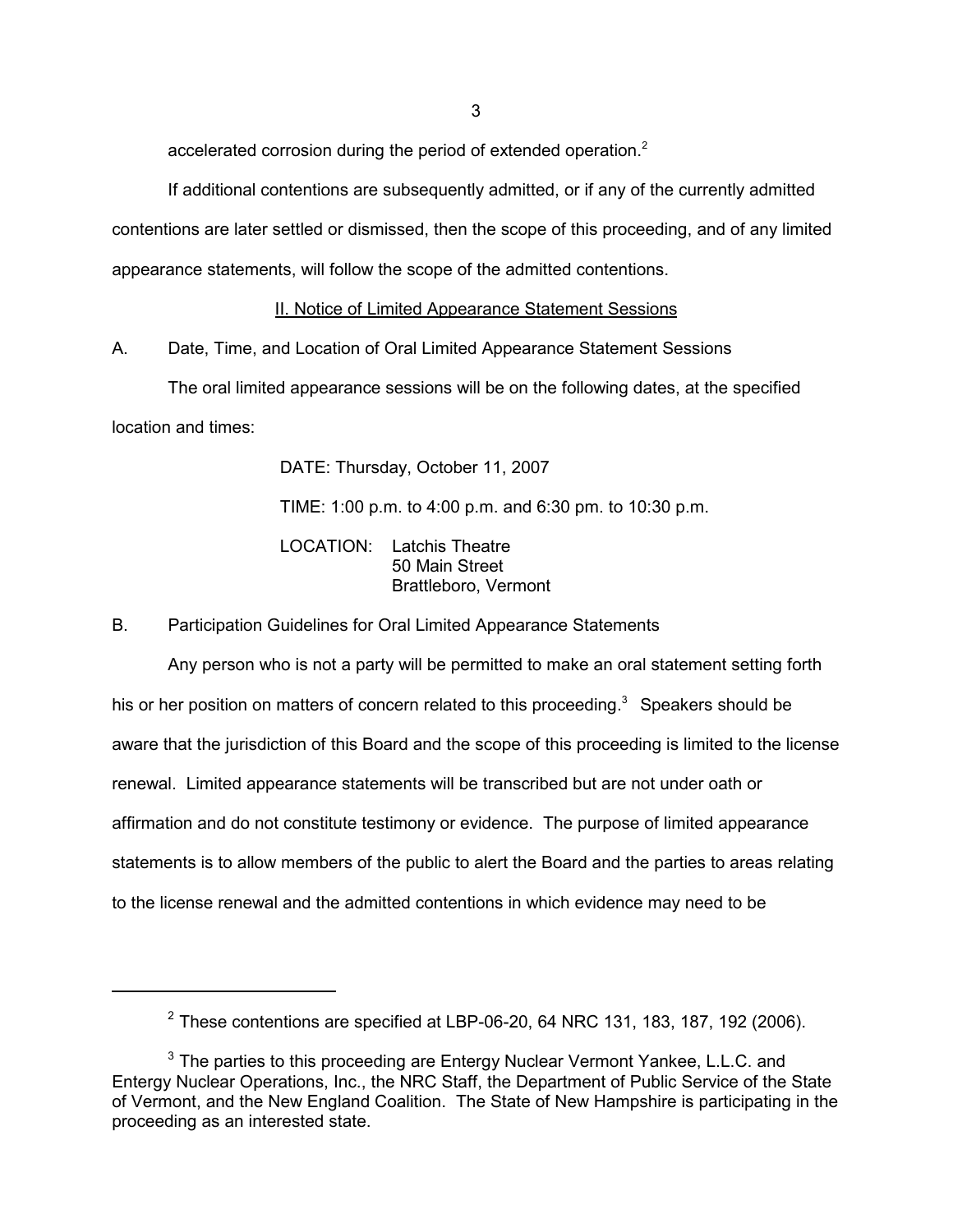adduced, and to assist the Board in its consideration of these issues.<sup>4</sup>

Oral limited appearance statements will be entertained during the hours specified above, or such lesser time as may be necessary to accommodate the speakers who are present. If all scheduled and unscheduled speakers present at a session have made a presentation, the Board reserves the right to terminate the session before the ending times listed above.

In order to allow all interested persons an opportunity to address the Board, the time allotted for each oral limited appearance statement will be no more than five minutes, and may be further limited depending on the number of written requests to make an oral statement that are submitted in accordance with section C below and/or the number of persons present at the designated times. At the outset of each statement, the speaker should identify himself or herself.

Members of the public who plan to attend the limited appearance sessions are advised that security measures may be employed at the entrance to the facility, including searches of hand-carried items such as briefcases or backpacks. Signs no larger than 18" by 18" will be permitted during the limited appearance sessions, but may not be attached to sticks, held up, or moved about in the room. Cf. Policy Statement on Enhancing Public Participation in NRC Meetings, 67 Fed. Reg. 36,920, 36,923 (May 28, 2002).

C. Submitting a Request to Make an Oral Limited Appearance Statement

Persons wishing to make an oral statement who have submitted a timely written request to do so will be given priority over those who have not filed such a request. To be considered timely, a written request to make an oral statement must either be mailed, faxed, or sent by e-mail so as to be received by 5:00 p.m. Eastern Daylight Time on Friday, October 5, 2007. The request should specify the session (afternoon or evening) during which the requester

4

<sup>&</sup>lt;sup>4</sup> See 10 C.F.R. § 2.315(a); <u>Iowa Electric Light & Power Co.</u> (Duane Arnold Energy Center), ALAB-108, 6 AEC 195, 196 n.4 (1973); 10 C.F.R. Part 2, Appendix A, § III(b) (2004), deleted Final Rule, Changes to Adjudicatory Process, 69 Fed. Reg. 2182, 2274 (Jan. 14, 2004).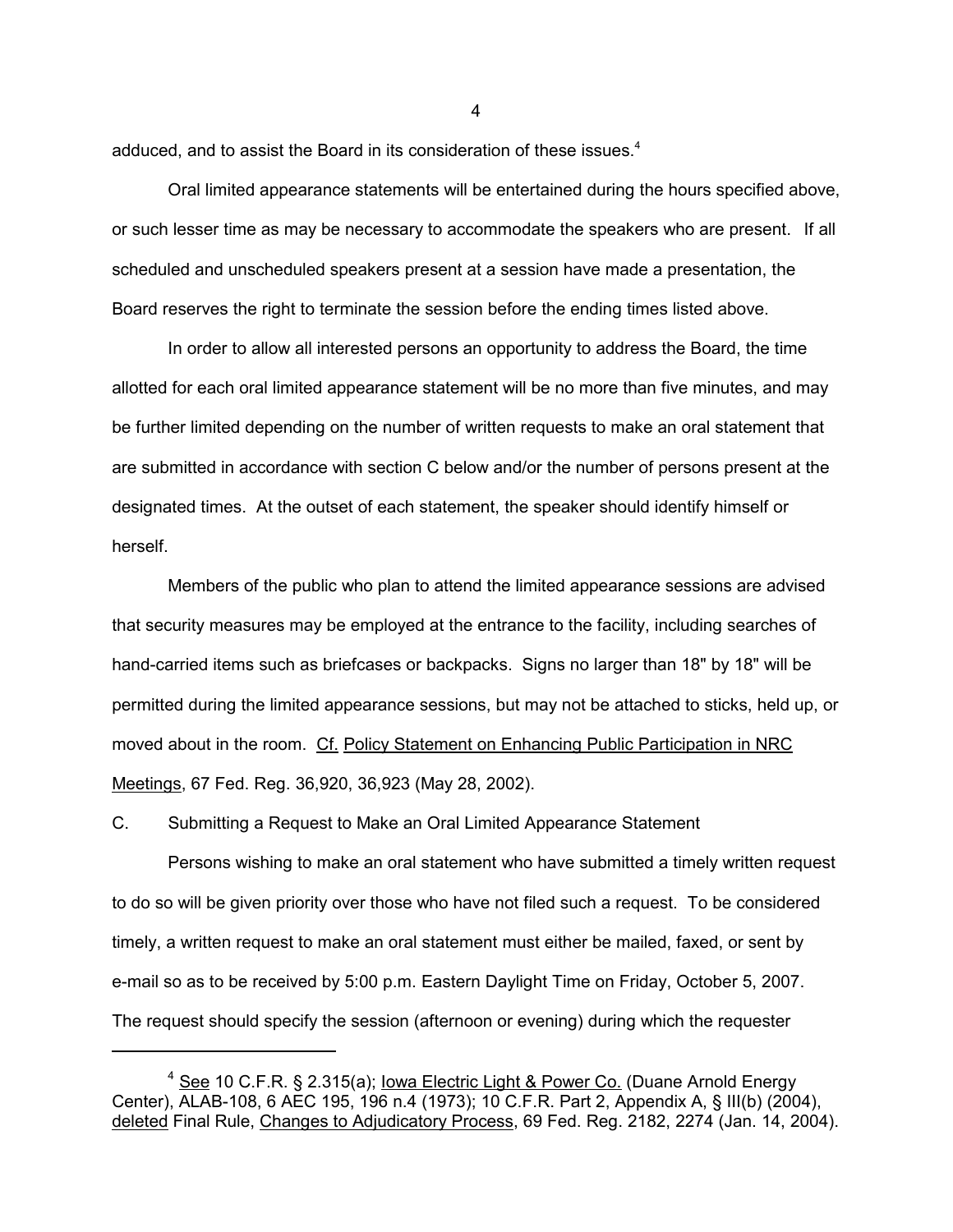wishes to make an oral statement. Based on its review of the requests received by October 5,

2007, the Licensing Board reserves the right to cancel or shorten either of the sessions due to a

lack of public interest.

Written requests to make an oral statement should be submitted to:

| Mail:   | Office of the Secretary<br>Rulemakings and Adjudications Staff<br>U.S. Nuclear Regulatory Commission<br>Washington, D.C. 20555-0001 |
|---------|-------------------------------------------------------------------------------------------------------------------------------------|
| Fax:    | (301) 415-1101 (verification (301) 415-1966)                                                                                        |
| E-mail: | hearingdocket@nrc.gov                                                                                                               |

In addition, using the same method of service, a copy of the written request to make an

oral statement should be sent to the Chairman of this Licensing Board as follows:

| Mail: | Alex S. Karlin, Chairman                |
|-------|-----------------------------------------|
|       | c/o: Marcia Carpentier, Esq., Law Clerk |
|       | Atomic Safety and Licensing Board Panel |
|       | Mail Stop T-3 E2C                       |
|       | U.S. Nuclear Regulatory Commission      |
|       | Washington, D.C. 20555-0001             |

Fax: (301) 415-5599 (verification (301) 415-7405)

Email: mxc7@nrc.gov and ksv@nrc.gov

D. Written Limited Appearance Statements (In Lieu of Oral Statements)

A written limited appearance statement may be submitted to the Board regarding this proceeding at any time. The Board encourages early submissions, however, so that Board members will be able to consider them while addressing the issues in this proceeding. Such statements should be sent to the Office of the Secretary using the methods prescribed above, with a copy to the Licensing Board Chairman. A person who has already filed a written limited appearance statement in this matter is not required to resubmit it, but should notify the Board, as specified above, if he or she wishes to make an oral statement during the October sessions.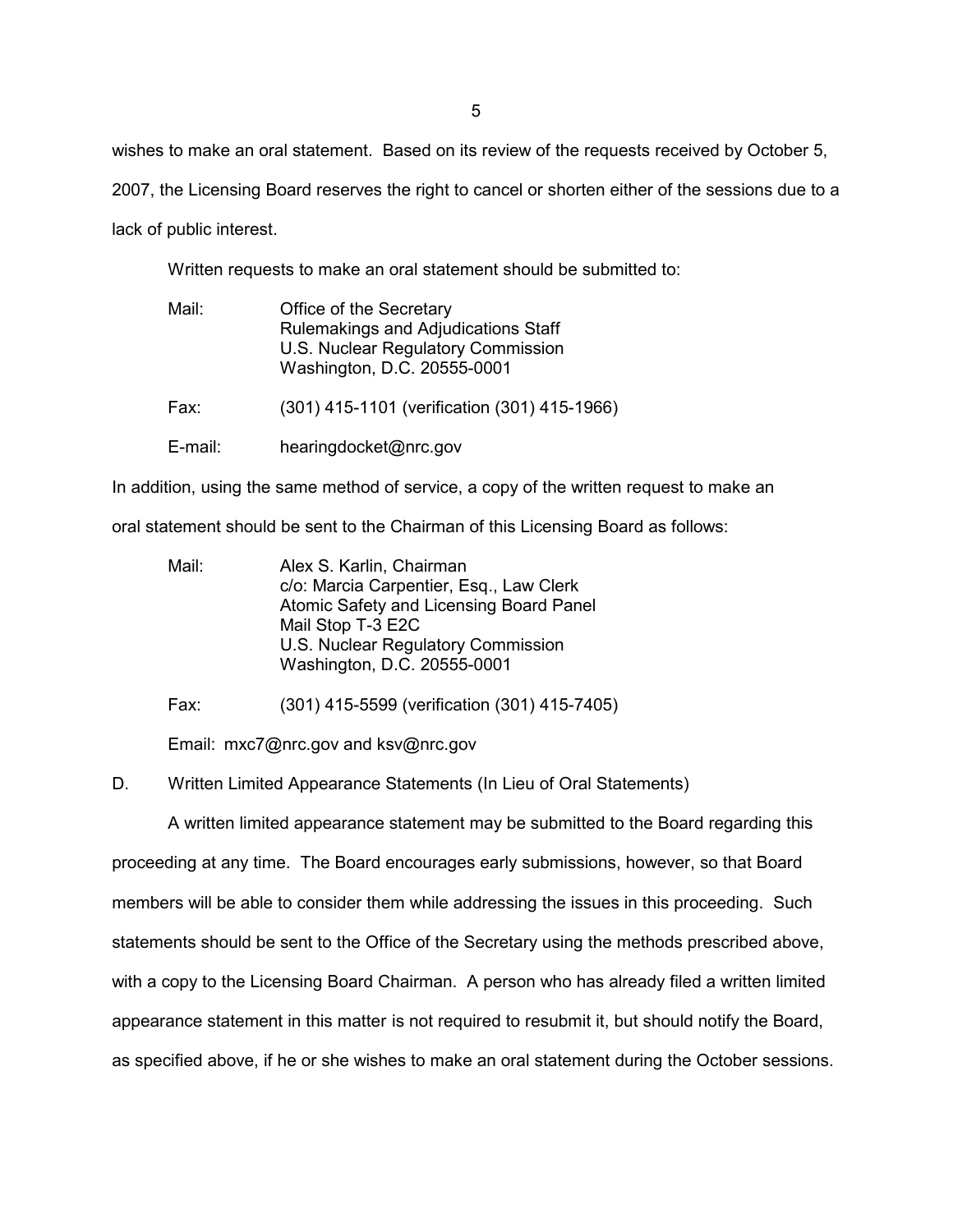#### III. Availability of Documentary Information Regarding the Proceeding

Documents relating to this proceeding are available for public inspection at the Commission's Public Document Room (PDR) or electronically from the publicly available records component of NRC's Agencywide Documents Access and Management System (ADAMS). ADAMS is accessible from the NRC web site at www.nrc.gov/readingrm/adams.html (the Public Electronic Reading Room). Persons who do not have access to ADAMS or who encounter problems in accessing the documents located in ADAMS should contact the NRC PDR reference staff by telephone at (800) 397-4209, (301) 415-4737, or by email to pdr@nrc.gov.

#### IV. Scheduling Information Updates

Any updated/revised scheduling information regarding the limited appearance sessions can be found on the NRC website at www.nrc.gov/public-involve/public-meetings/index.cfm or by calling (800) 368-5642, extension 5036, or (301) 415-5036.

It is so ORDERED.

FOR THE ATOMIC SAFETY AND LICENSING BOARD<sup>5</sup>

*/RA/*

Alex S. Karlin, Chairman ADMINISTRATIVE JUDGE

\_\_\_\_\_\_\_\_\_\_\_\_\_\_\_\_\_\_\_\_\_\_\_\_\_\_\_\_

Rockville, Maryland July 18, 2007

6

<sup>&</sup>lt;sup>5</sup> Copies of this order were sent this date by internet e-mail transmission to counsel for (1) licensees Entergy Nuclear Vermont Yankee, L.L.C., and Entergy Nuclear Operations, Inc.; (2) intervenors Vermont Department of Public Service and New England Coalition of Brattleboro, Vermont; (3) the Staff, and (4) the State of New Hampshire.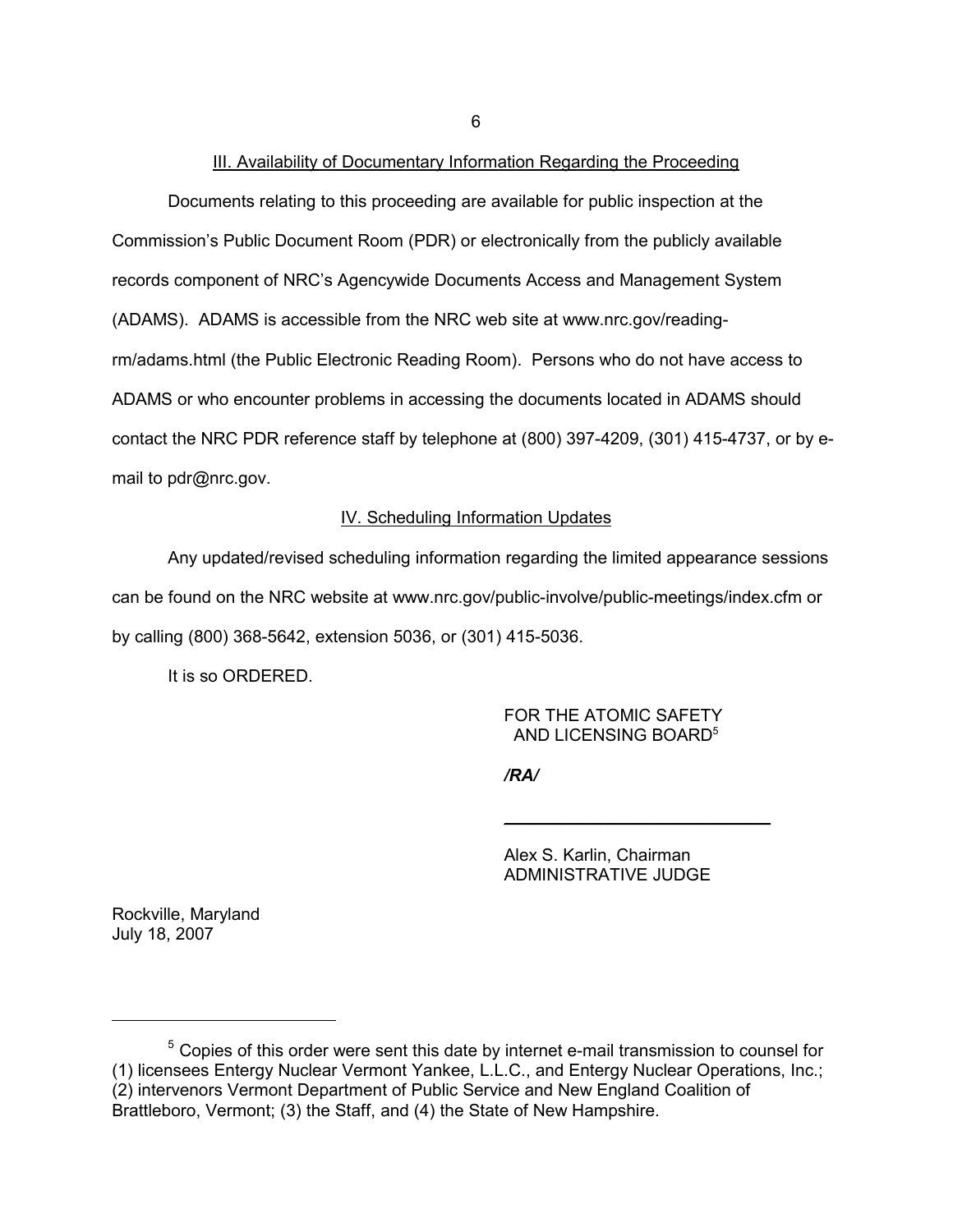## UNITED STATES OF AMERICA NUCLEAR REGULATORY COMMISSION

| In the Matter of                                                                                                                                                                                                                                                                             |  |
|----------------------------------------------------------------------------------------------------------------------------------------------------------------------------------------------------------------------------------------------------------------------------------------------|--|
| ENTERGY NUCLEAR VERMONT YANKEE, LLC,                                                                                                                                                                                                                                                         |  |
| and                                                                                                                                                                                                                                                                                          |  |
| ENTERGY NUCLEAR OPERATIONS, INC.                                                                                                                                                                                                                                                             |  |
| $\mathbf{A}$ and the state of $\mathbf{A}$ and $\mathbf{A}$ and $\mathbf{A}$ and $\mathbf{A}$ and $\mathbf{A}$ and $\mathbf{A}$ and $\mathbf{A}$ and $\mathbf{A}$ and $\mathbf{A}$ and $\mathbf{A}$ and $\mathbf{A}$ and $\mathbf{A}$ and $\mathbf{A}$ and $\mathbf{A}$ and $\mathbf{A}$ and |  |

Docket No. 50-271-LR

(Vermont Yankee Nuclear Power Station) )

# CERTIFICATE OF SERVICE

I hereby certify that copies of the foregoing LB NOTICE (NOTICE OF OPPORTUNITY TO MAKE ORAL OR WRITTEN LIMITED APPEARANCE STATEMENTS CONCERNING PROPOSED LICENSE RENEWAL) have been served upon the following persons by U.S. mail, first class, or through NRC internal distribution.

Office of Commission Appellate Adjudication U.S. Nuclear Regulatory Commission Washington, DC 20555-0001

Administrative Judge Richard E. Wardwell Atomic Safety and Licensing Board Panel Mail Stop - T-3 F23 U.S. Nuclear Regulatory Commission Washington, DC 20555-0001

Lloyd B. Subin, Esq. David E. Roth, Esq. Mary C. Baty, Esq. Office of the General Counsel Mail Stop - O-15 D21 U.S. Nuclear Regulatory Commission Washington, DC 20555-0001

Administrative Judge Alex S. Karlin, Chair Atomic Safety and Licensing Board Panel Mail Stop - T-3 F23 U.S. Nuclear Regulatory Commission Washington, DC 20555-0001

Administrative Judge Thomas S. Elleman Atomic Safety and Licensing Board Panel 5207 Creedmoor Rd., #101 Raleigh, NC 27612

Ronald A. Shems, Esq. Karen Tyler, Esq. Shems Dunkiel Kassel & Saunders, PLLC 91 College Street Burlington, VT 05401

Docket No. 50-271-LR LB NOTICE (NOTICE OF OPPORTUNITY TO MAKE ORAL OR WRITTEN LIMITED APPEARANCE STATEMENTS CONCERNING PROPOSED LICENSE RENEWAL)